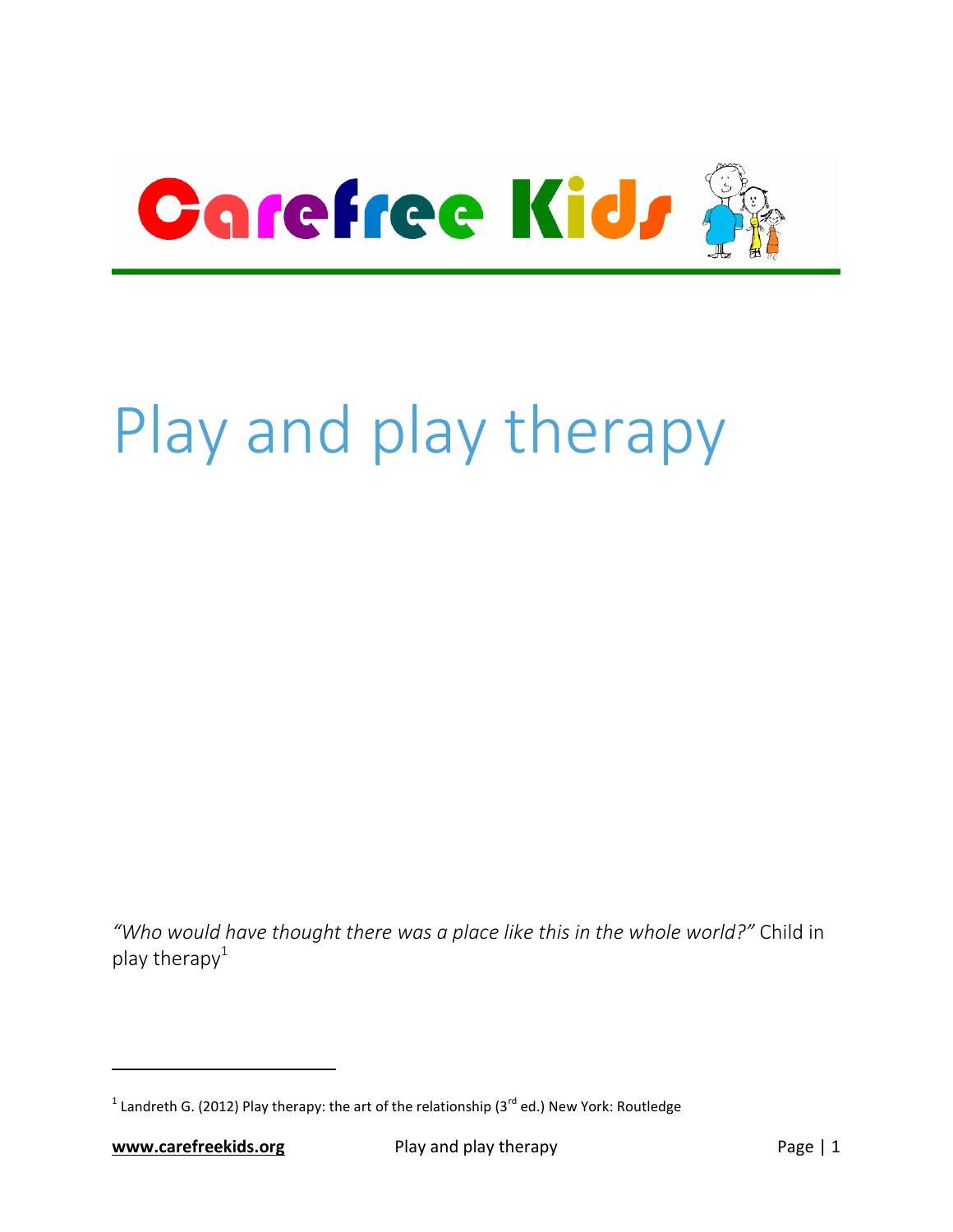# Free online courses, videos & websites

There are a number of excellent online courses, videos and websites available that you may find useful as a CFK volunteer. This list is not exhaustive so please let the office know if you are aware of any other courses, videos or websites. Please note that you are not expected to join all the courses or watch all the videos (unless you want to!). Rather you can select topics that you find interesting or would like to know more about from this resource.

### Online courses

#### **FutureLearn**

[FutureLearn](http://www.futurelearn.com/) offers a diverse selection of courses from leading universities and cultural institutions from around the world. These are delivered one step at a time, and are accessible on mobile, tablet and desktop or laptop, so you can fit learning around your life. Courses are divided into weeks, normally around six or more. These contain various activities that you should aim to complete within the week, each one built from a sequence of straightforward steps, to help you learn. However, as long as you join the course during these weeks, you can continue at your own pace, as most courses are available indefinitely. The advantage of the week-by-week approach is that you can engage in discussion with other learners, although you can still read other learners' comments at your leisure. Most courses tend to be repeated so do not worry if you miss a course, you can nearly always join it later.

Courses relevant to CFK include:

- Babies in mind
- Caring for vulnerable children
- $\bullet$  Play

The following may also be of interest:

- Children in the digital age
- Psychology and mental health
- What is a mind?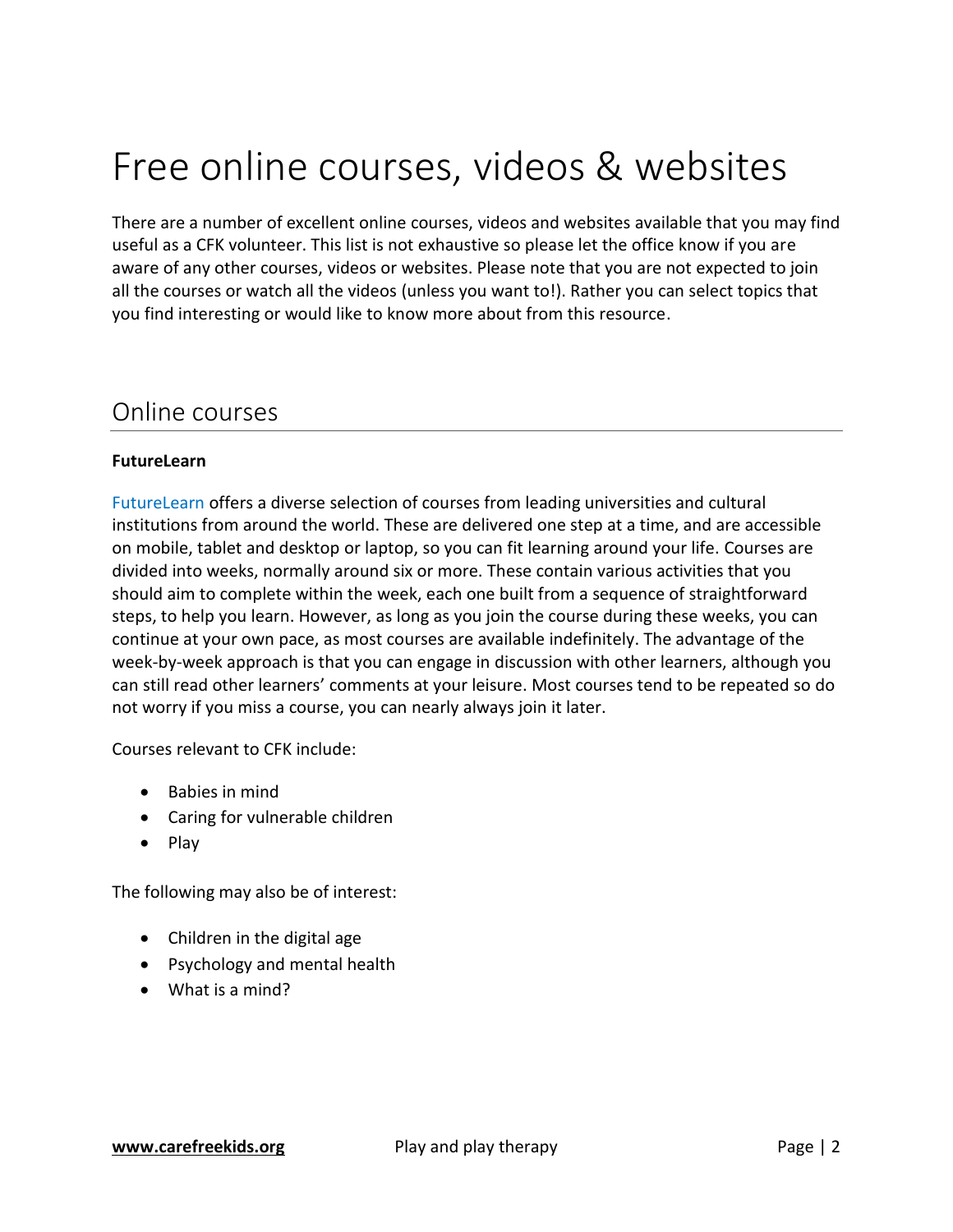#### **Open2Study**

[Open2Study](http://www.open2study.com/) is the Australian equivalent of FutureLearn. It differs from FutureLearn in that you are expected to answer a 5-10 question assessment at the end of each module within a specific time, as assessments are only available for a short time. However, courses are repeated on a monthly basis and you can re-join from the start. Courses you may find interesting include:

- Early childhood education (introduces you to child development, including play, during the first five years of life)
- Foundations of psychology

#### **OpenLearn**

[OpenLearn](http://www.open.edu/openlearn/) offers a selection of free online courses written by The Open University. These include:

[Attachment in the early years](http://goo.gl/BL4UIO) [Childhood in crisis](http://goo.gl/PIzT0M) Exploring [children's learning](http://goo.gl/O0Ri8L) [Introduction to child psychology](http://goo.gl/fnkhym) [Young people's well](http://goo.gl/ijFLSs)-being

#### **MindEd**

[MindEd](http://www.minded.org.uk/) is a free educational resource about children and young people's mental health for adults working with this client group in the UK, be it in a voluntary or paid capacity. The website contains a huge number of mini courses that typically take about 30 minutes and cover a very wide range of topics. You can follow a Recommended Learning Path tailored to your background or 'pick and mix' topics that interest you (or both).

#### **Barnardos Ireland**

A short online course that provides an introduction to [child protection.](http://goo.gl/r5Rd0D) Whilst the government acts mentioned are not applicable to the UK, most of the rest of the course is relevant to those working with children in the UK.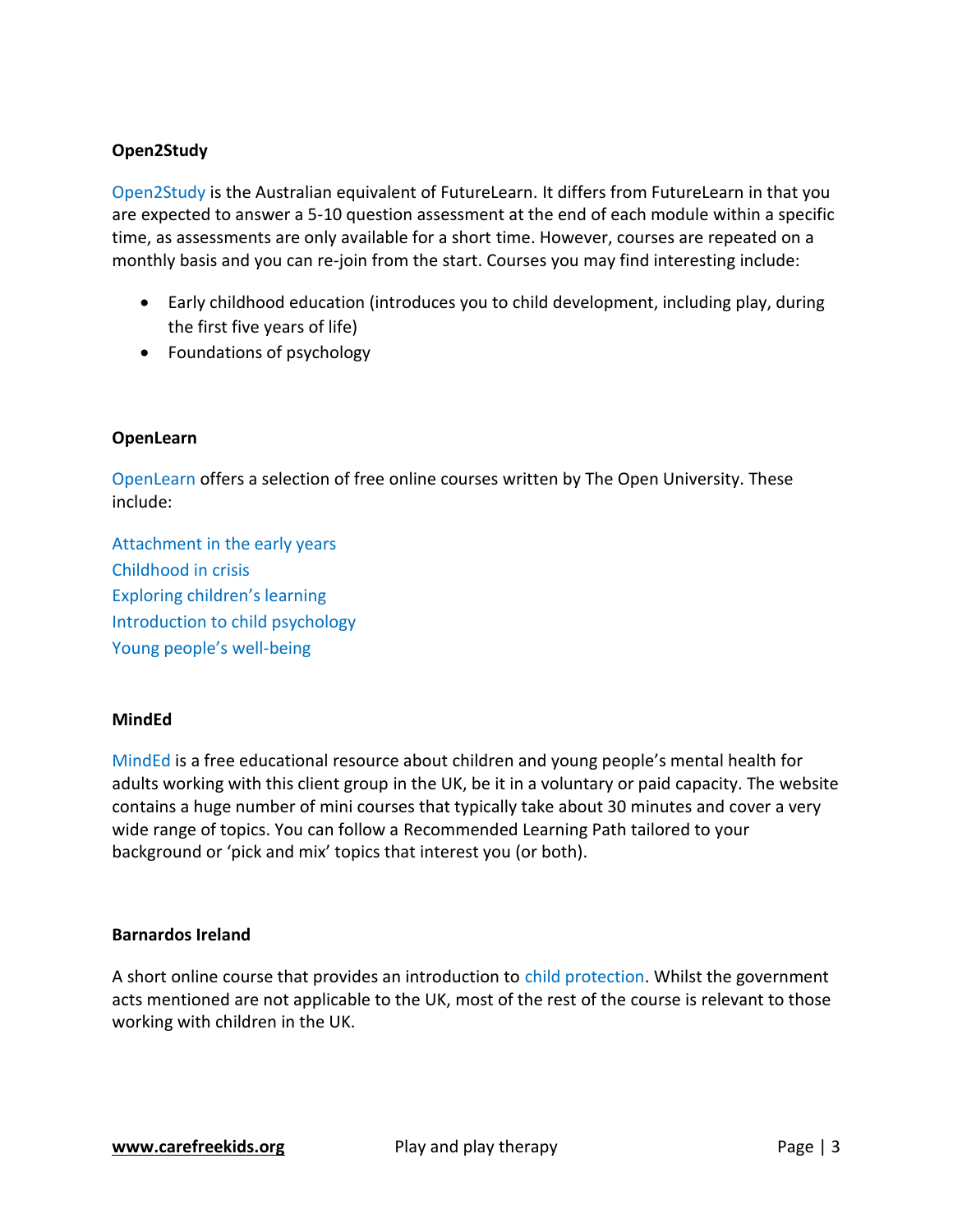#### **KidsMatter**

[KidsMatter](https://www.kidsmatter.edu.au/) is an Australian mental health and well-being initiative. It is aimed at those working in primary schools or early years settings, as well as parents and other family members.

As an eLearning provider, they offer a short course on [helping children with mental health](http://goo.gl/pgDpII)  [difficulties in the early years.](http://goo.gl/pgDpII)

They also host a webinar about [the importance of play.](https://goo.gl/RmmubW) This is quite long at just over an hour, so, if your time is limited, scroll to 9 minutes to cut out the preamble and listen until 31 minutes, as the remainder is largely about the role of educators in play.

#### **Alison**

[Alison](https://alison.com/) is an American-based global website with many different kinds of free online courses, includes two courses about children and young people that include modules about play, both written by the Open University:

[Diploma in children's studies](http://goo.gl/WZO32U)<sup>2</sup> [Fundamentals of child and youth studies](http://goo.gl/WZO32U)<sup>3</sup>

Whilst not exactly a course, the book **Child and adolescent psychiatry (3rd ed.)** can be downloaded as a [PDF](http://goo.gl/MnVGVE) (4.39KB) free of charge. This either can be read on your desktop/laptop or tablet, or sent to e-readers such as the Kindle. You can then answer hundreds of interactive [multiple choice questions](http://goo.gl/yLftvE) based on the book. There is no reason why you cannot attempt the quizzes without downloading and reading the book or relevant chapter first, as immediate feedback is given to each of your answers, but it does refer you to the relevant page in the book if you give the wrong answer.

 $\overline{a}$ 

 $2$  The play module is also available in [text only format](http://goo.gl/tDI877) on the OpenLearn website

 $3$  The play module is also available in [text only format](http://goo.gl/WZO32U) on the OpenLearn website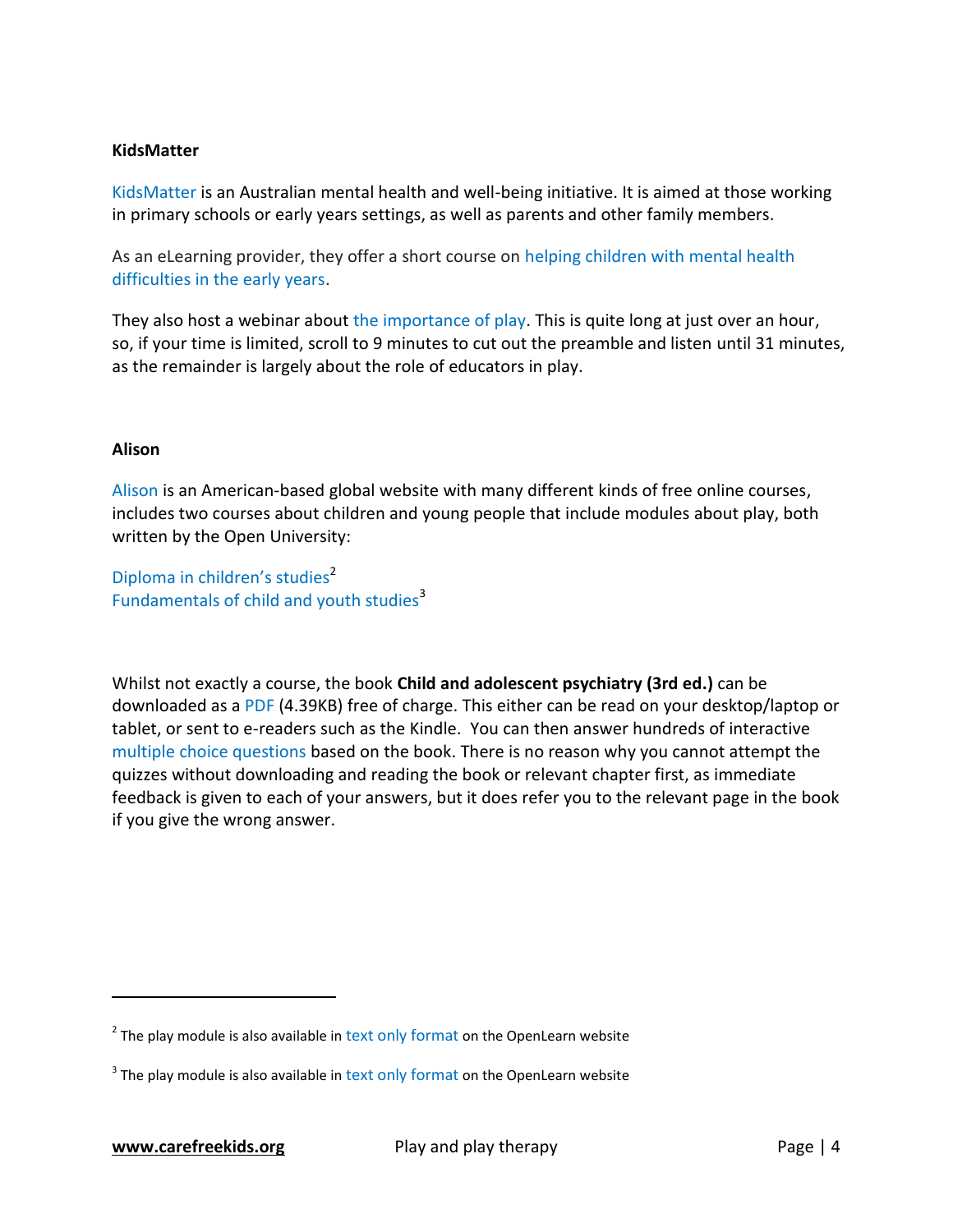# Videos - play

#### **The importance of play**

When thinking about the significance of play, it is important to take into account the views of both adults and children. 5 and 5½ minutes respectively [Play experts](http://goo.gl/mU4bLm) [Young children](http://goo.gl/eFDSu6)

In the third video, a psychologist speaks about [how young children think,](http://goo.gl/PjOxKG) including the notion that when children play they are actually conducting 'experiments' in order to form hypotheses about the world. It is also of note that she demonstrates how very young children are able to understand what others are thinking. 18½ minutes

#### **Imaginary play**

[The imaginary girl](https://goo.gl/3DEsM1) is a powerful - and shocking - short film about a seven-year-old girl with warring parents. Each parent has a different view on play, with the mother believing a child of that age should not be engaging in fantasy play by herself in her bedroom. 10½ minutes

#### **TED talks**

[Ted talks](https://www.ted.com/talks) includes two talks about play. The first is about [the importance of play,](http://goo.gl/7mvCa7) presented by Stuart Brown. He tells of one severely play-deprived child who went on to be a mass murderer in America. He argues that play is not a rehearsal for adult activities. 26½ minutes

A contrasting talk by Tim Brown argues that [play is essential for creativity](http://goo.gl/JWrHn5) and that children lose this as they grow up and the opportunity for free play is restricted. However, he also feels that children learn through play and that they act out adult situations in order to understand them. 28 minutes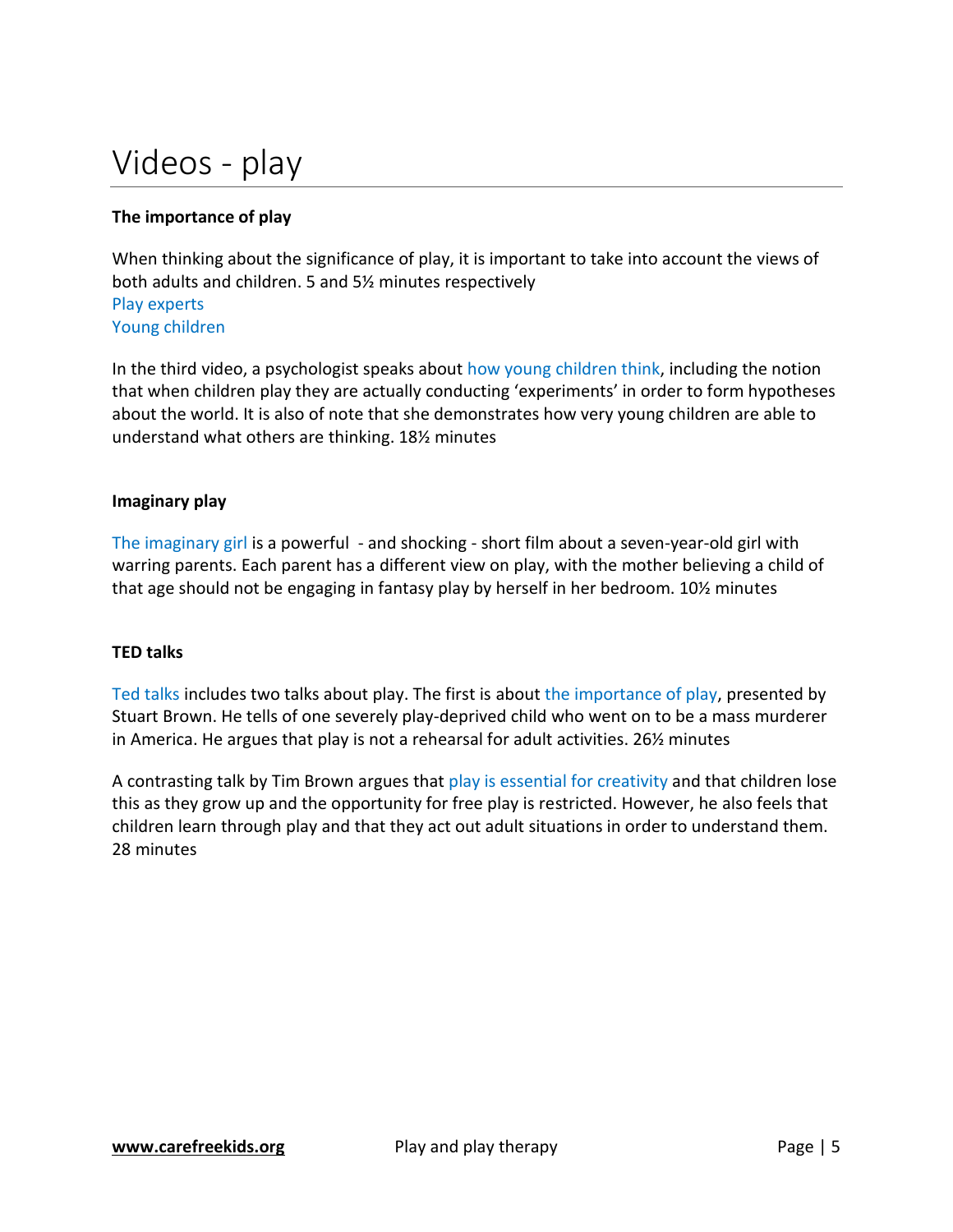#### **Carefree Kids**

CFK has its very own YouTube Channel that includes this [introductory video](http://goo.gl/zAN2UL) to CFK. In the second video, Ros Kane, the founder of CFK, talks about her ['brilliant moment'](http://goo.gl/qRS4jm) when CFK was conceived and the work that it now does with troubled children. 3 and 3½ minutes respectively

#### **Virginia Axline**

Two video versions of PowerPoint presentations give concise overviews of play therapy including Axline's eight principals of non-directive play therapy. Axline's books – Dibs in search of self and Play therapy – are prerequisite reading before working with a child and volunteers can borrow them from the CFK library.<sup>4</sup> 15 slides and 11 slides respectively [Presentation 1](http://goo.gl/GPNOMJ) [Presentation 2](http://goo.gl/DwkSuC)

#### **Garry Landreth**

 $\overline{a}$ 

Much of the ethos of Carefree Kids is based on the work of Garry Landreth<sup>5</sup>, the father of nondirective or child-centred play therapy as we know it, and beyond that the work of Virginia Axline. The first video is an [interview](http://goo.gl/aDpVsv) with him and his thoughts about play therapy. The second is a brief clip of the end of his [session with a young girl.](http://goo.gl/thJg2D) You can watch a DVD of the full session in the library. $^6$  15½ and 6½ minutes respectively

 $^4$  CFK volunteers can join the library with a one-off returnable deposit of £10

<sup>&</sup>lt;sup>5</sup> Landreth's book Play therapy: the art of the relationship (3<sup>rd</sup> ed.) is also prerequisite reading before working with a child

 $^6$  CFK regularly run DVD viewing sessions during school holidays or the DVDs can be viewed in the Learning Centre by appointment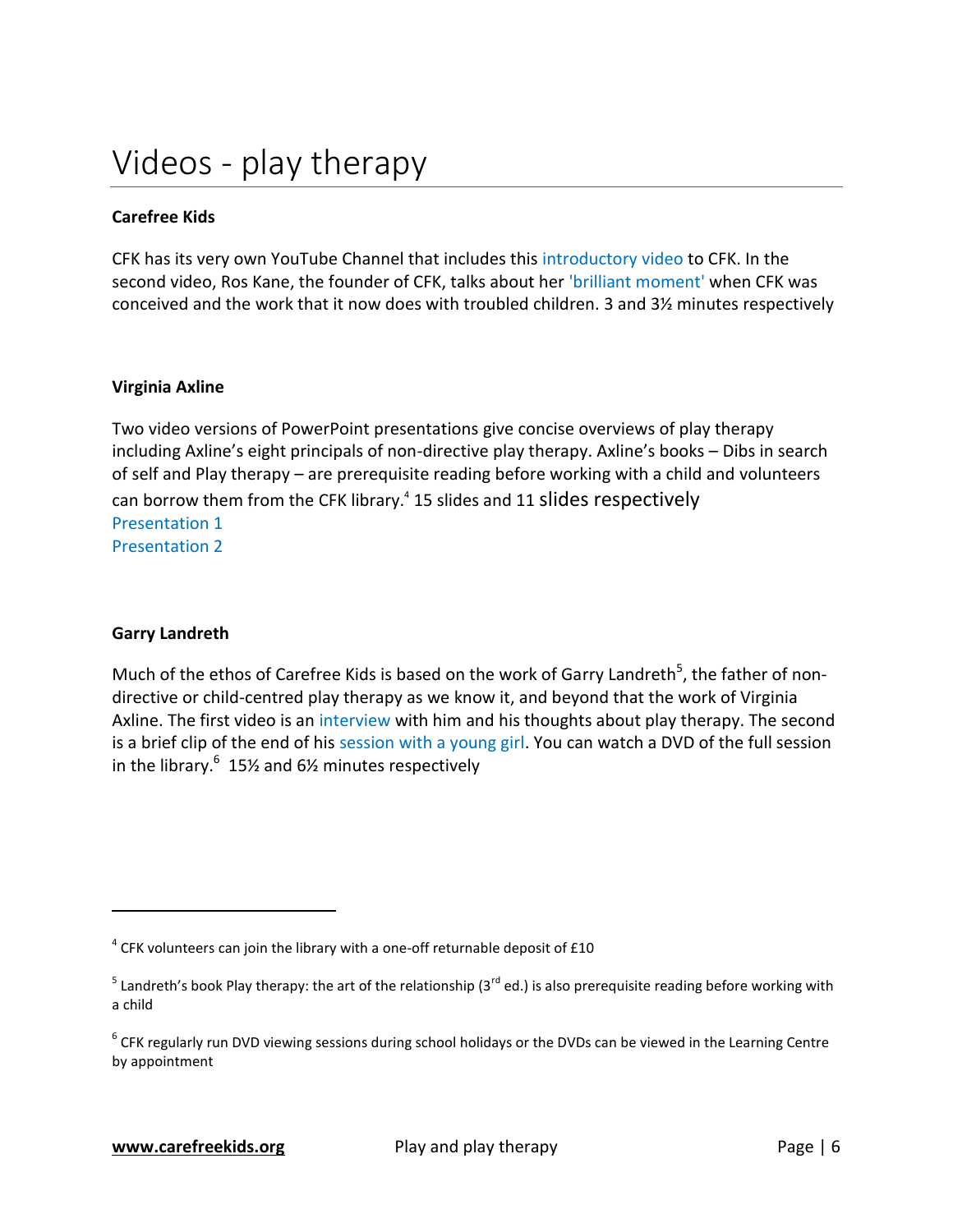#### **Introduction to play therapy**

A brief [introduction to play therapy](http://goo.gl/PzZSrY) by the **British Association of Play Therapy**. 3½ minutes

This is a slightly longer video than the one offered by the BAPT and, although some of it is purely about the **Association of Play Therapy of America** it introduces you to [the benefits of](http://goo.gl/gsgrbY)  [play therapy.](http://goo.gl/gsgrbY) 7½ minutes

Therapists at the Institute of Play Therapy in Missouri explain [how and why play is used to help](https://goo.gl/pNBTes)  [children:](https://goo.gl/pNBTes) play is their language and toys are their words. They speak of "the magic of the playroom", how it helps children find a new way of being in a safe place and learn **self-control** and **making choices for themselves** as they develop a **trusting relationship with their therapist**. 5½ minutes

A video of [a role-play with two adults](http://goo.gl/ZFRM0f) playing 'therapist' and 'child'. Despite using classic Landreth phrases such as "that can be anything you want it to be", the 'therapist' seems to be more interested in her own play than that of the 'child'. She also uses a 'three strikes and you're out' rule, which CFK never use. To make matters worse, she does not tell the 'child' about this until the end of the session. 19 minutes

A brief, but clear example of [how play therapy helped a young girl](https://goo.gl/2l9mcE) work through feelings about a recent event in her life in a way that she could not have verbalized. 7½ minutes

#### **Toys used in the non-directive playroom**

The first video, presented in two parts, introduces the different toys in the playroom and discusses how a child who has experienced [sexual abuse or other types of trauma](http://goo.gl/LJa924) might use them. It recommends a wide range of toys including [sand trays and puppets.](http://goo.gl/O60CbB) It stresses the importance of letting the child tell their story and not jumping to conclusions or interpretations. Please note that these videos are American and this particular play therapist has decided not to have gun toys in the playroom because of the American gun culture. CFK typically do advocate the use of toy guns. Both 10 minutes

The second video introduces you to the [toys in a playroom](http://goo.gl/S9EwQg) in the UK and includes the use of aggressive toys such as guns and foam swords. It also introduces you to the therapeutic process that takes place in the non-directive playroom. 3½ minutes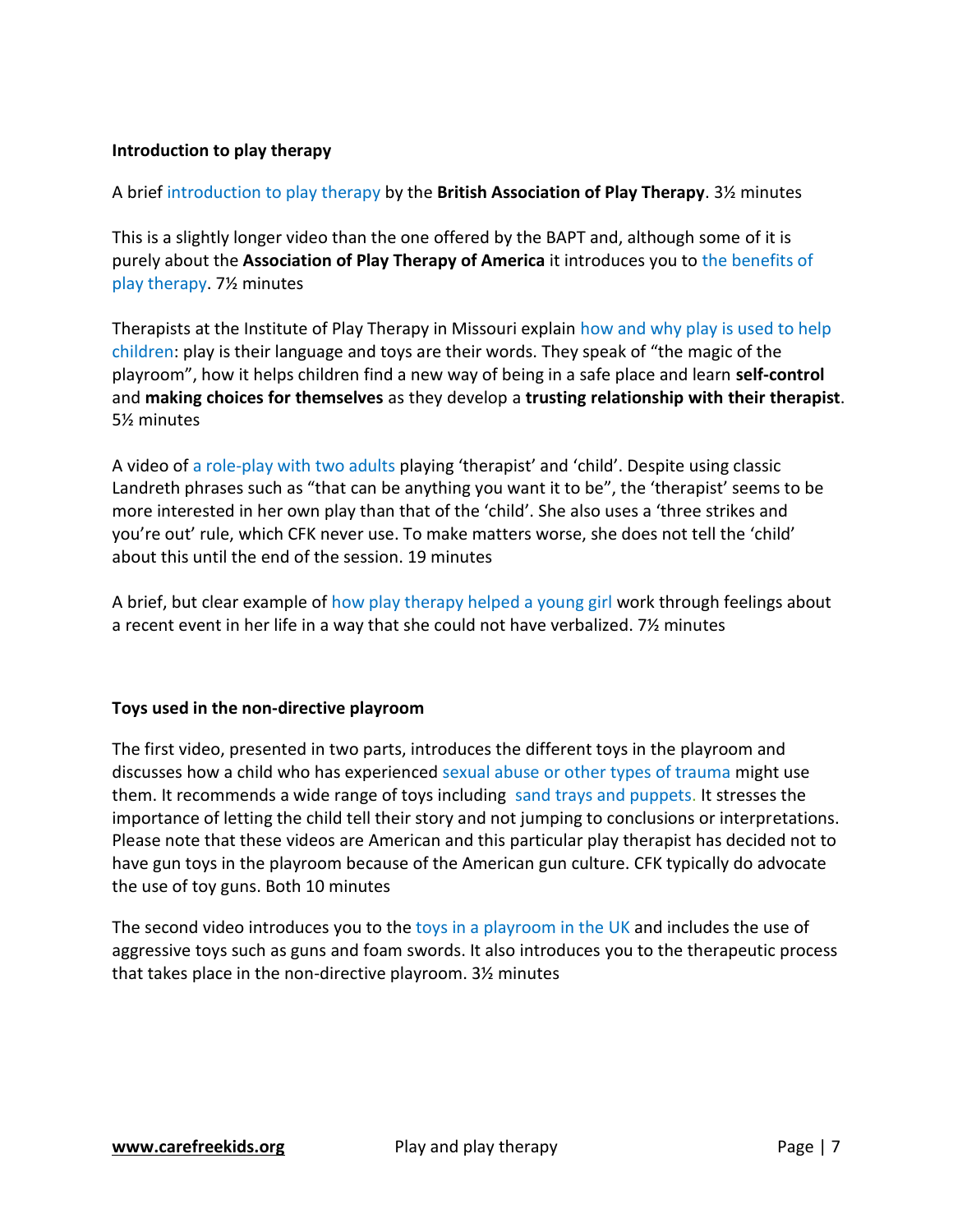#### **Therapeutic skills used in the non-directive playroom**

In the first of three videos presented by American play therapist Heather Thompson, she explains different **response** skills in the playroom. The first part gives examples as to [how to](http://goo.gl/eIIqfD)  [respond to a child](http://goo.gl/eIIqfD) in certain situations. 7½ minutes

In the next two videos, she demonstrates the different therapeutic skills in practice, in this instance with a pre-school child. These include **facilitating esteem and encouragement**, **facilitating esteem and encouragement**, **reflecting**, **tracking**, and **limit setting** skills. 9½ and 7½ minutes respectively

[Demonstration 1](http://goo.gl/5RsxEW) [Demonstration 2](http://goo.gl/WZO32U)

In the first part of this video play therapist, Jonathon Altidor demonstrates the skill of **[reflection](http://goo.gl/jGtjcH)** in a non-directive play therapy situation with a young boy. However, the second part is directive, aims to teach the child about rules and boundaries, and is not applicable to the work of CFK. 22 minutes

American play therapist Dr Amy Wickstrom tells the story about a young boy who played out an armed holdup he had witnessed over several sessions. The story demonstrates the importance of the therapist **[following themes](https://goo.gl/Xf7a2J)** across sessions and the changes in them until resolution. 3 minutes

#### **Play therapy with abused children**

An excellent video, presented in two parts, is **Essentials of play therapy with abused children** by Dr Eliana Gil, whose books are available to borrow from the CFK library. Dr Gil stresses the importance of watching a child's play over a number of sessions and not jumping to conclusions. 25 and 15 minutes

[Part 1](http://goo.gl/7AjpFa) [Part 2](http://goo.gl/ir2AUr)

#### **Play Therapy International World Congress 2010**

Dr Mike Shooter, a child psychiatrist in the UK, discusses his work with examples from his clinical practice with particular reference to play. In five parts. 6, 6, 7, 7½ and 12 minutes respectively [Part 1](https://goo.gl/GQTztF) [Part 2](https://goo.gl/2Eq4Y4) [Part 3](https://goo.gl/CHTo5p)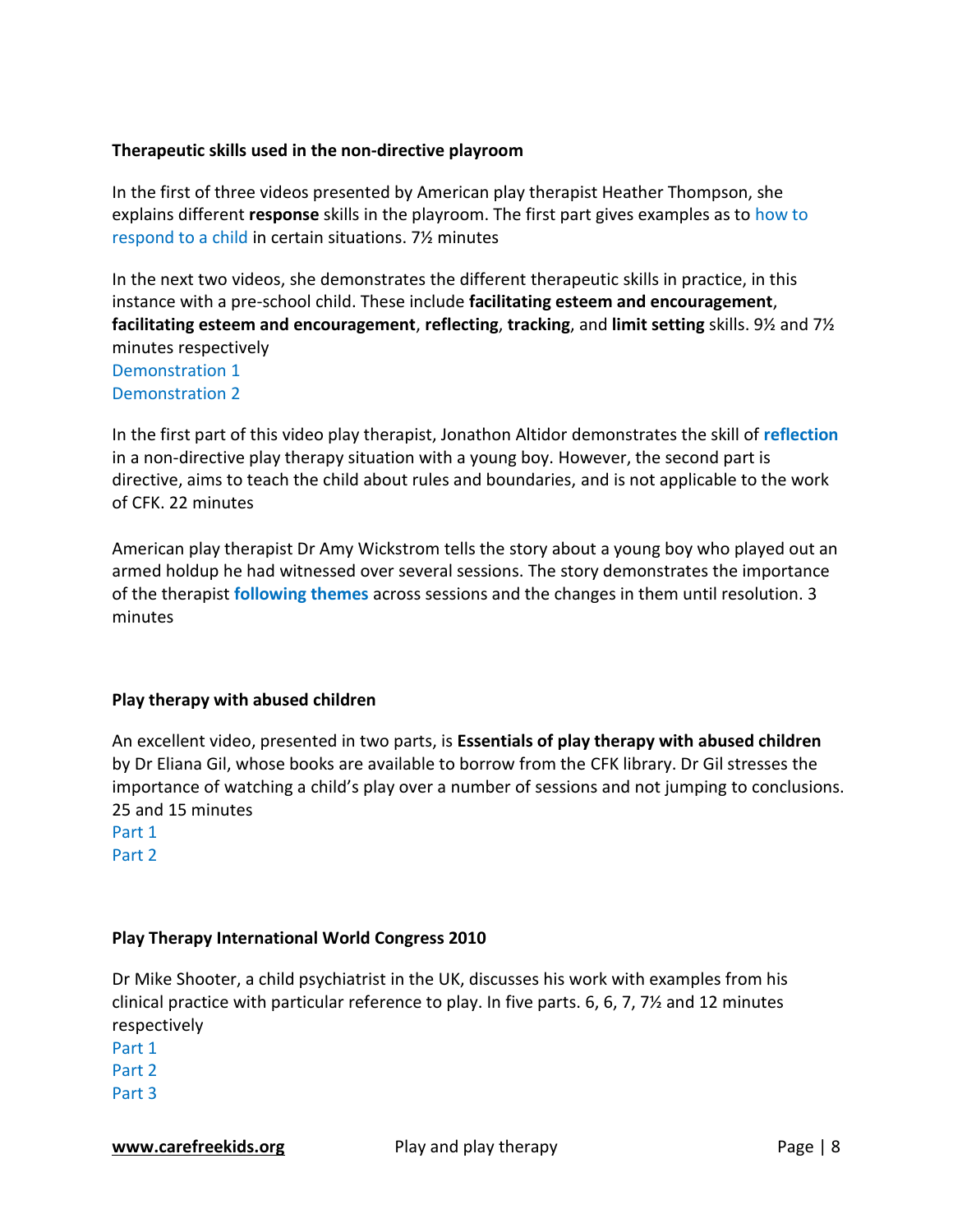#### [Part 4](https://goo.gl/GS02Q8) [Part 5](https://goo.gl/xAmhE1)

Dr Fraser Brown, a professor at Leeds Beckett University and course leader of the BA (Hons) Playwork, speaks about the therapeutic nature of play and the impact on child development. In three parts. 10, 10½ and 14 minutes

[Part 1](https://goo.gl/wxIg38) [Part 2](https://goo.gl/B83zpF) [Part 3](https://goo.gl/JSvujA)

#### **General**

Try to watch this short video before attending supervision. It is beautiful and affirms that everyone, from the very young to the very old, has his or her own [vulnerabilities and needs](http://goo.gl/HqXeUs) that require expression. Remember, supervision is there to support you, as well as your work with children. 4¼ minutes

And finally, [how NOT to conduct](http://goo.gl/uR4r6L) play therapy – in the child's home, with the child's own toys (in the main non-therapeutic toys such as a football game), with TV blaring in the background, parents wandering in and out and the younger brother spending increasingly longer periods of time in the 'play room' and with noisy toys. The therapist even has a conversation with the parents at one point and apparently has not explained to the child that the session is being videoed and why! 30 minutes

### Videos – others

#### **Children's emotions**

An Australian radio programme, part of the All in the Mind series, is about [children and their](http://goo.gl/VAJTzz)  [emotions.](http://goo.gl/VAJTzz) It introduces you to the importance of understanding children's emotions, and ways to help them when emotions, such as anxiety, become a problem. Although play therapy is not mentioned, it is still an interesting introduction to children's emotions. 30 minutes

#### **Child mental health**

In addition to the mental health course mentioned above, **KidsMatter** also have a series of

**[www.carefreekids.org](file:///C:/Users/chirp_000/Downloads/www.carefreekids.org)** Play and play therapy Page | 9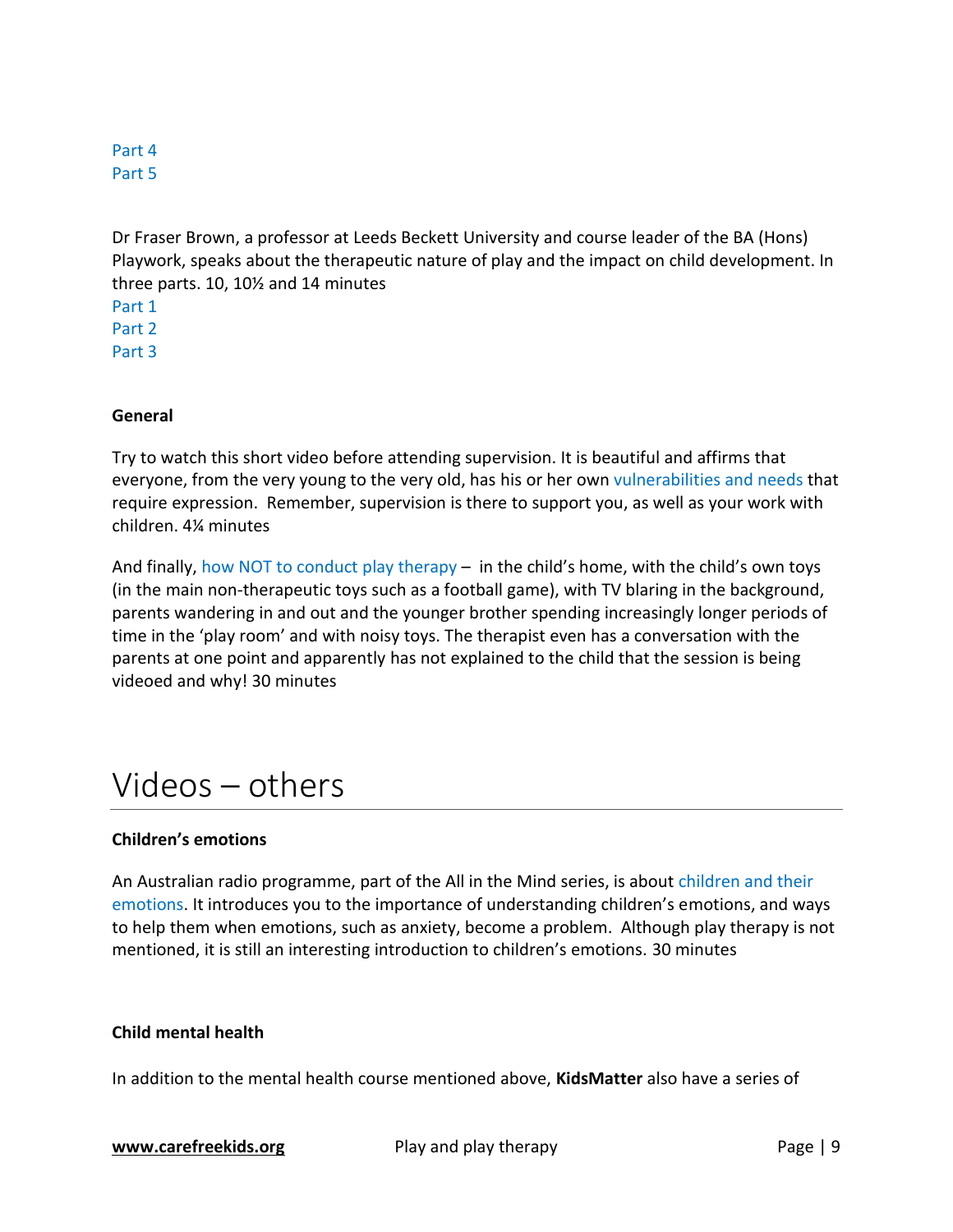videos discussing [primary school children with mental health problems.](https://goo.gl/0VUtZo) Videos 4 and 6 are of particular interest to CFK volunteers. 5 and 4 minutes respectively

### Podcasts

#### [Introduction to play therapy and the training involved](http://goo.gl/hN7rV8)

Peter Ayling explains about how he discovered the discipline of play therapy during his social work career and subsequently became a play therapist. He describes his work with the child and adolescent mental health service (CAMHS) for looked after children in Birmingham and the use of play therapy as a therapeutic tool within his work. 11 minutes

#### [Play therapy with children and adolescents: a conversation with Theresa Fraser](http://www.c2ypodcast.org/e/play-therapy-with-children-and-adolescents-a-conversation-with-theresa-fraser/)

An experienced play therapist talks about different play therapy techniques, both directive and non-directive, including sand play. 39 minutes

#### [Working with kids and play therapy: Dr Julie Ballinger and Dr David Huffman](http://goo.gl/hY7G0t)

An excellent introduction, once the preamble is over, to non-directive play therapy based on the work of Gary Landreth. It includes introducing a child to the playroom, the importance of carefully selected toys, and limit setting. To skip the preamble, start listening at 11.40. 53 minutes in total

## Useful websites

### Play therapy

[Carefree Kids](http://www.carefreekids.org/) [Carefree Kids Facebook page](https://www.facebook.com/Carefree-Kids-123783211061635/timeline/) [Follow Carefree Kids on Twitter](https://twitter.com/carefreekids)

[British Association of Play Therapy](http://www.bapt.info/)

[Play Therapy](http://www.playtherapy.org.uk/) UK

[Association for Play Therapy \(United States\)](http://www.a4pt.org/)

**[www.carefreekids.org](file:///C:/Users/chirp_000/Downloads/www.carefreekids.org)** Play and play therapy Page | 10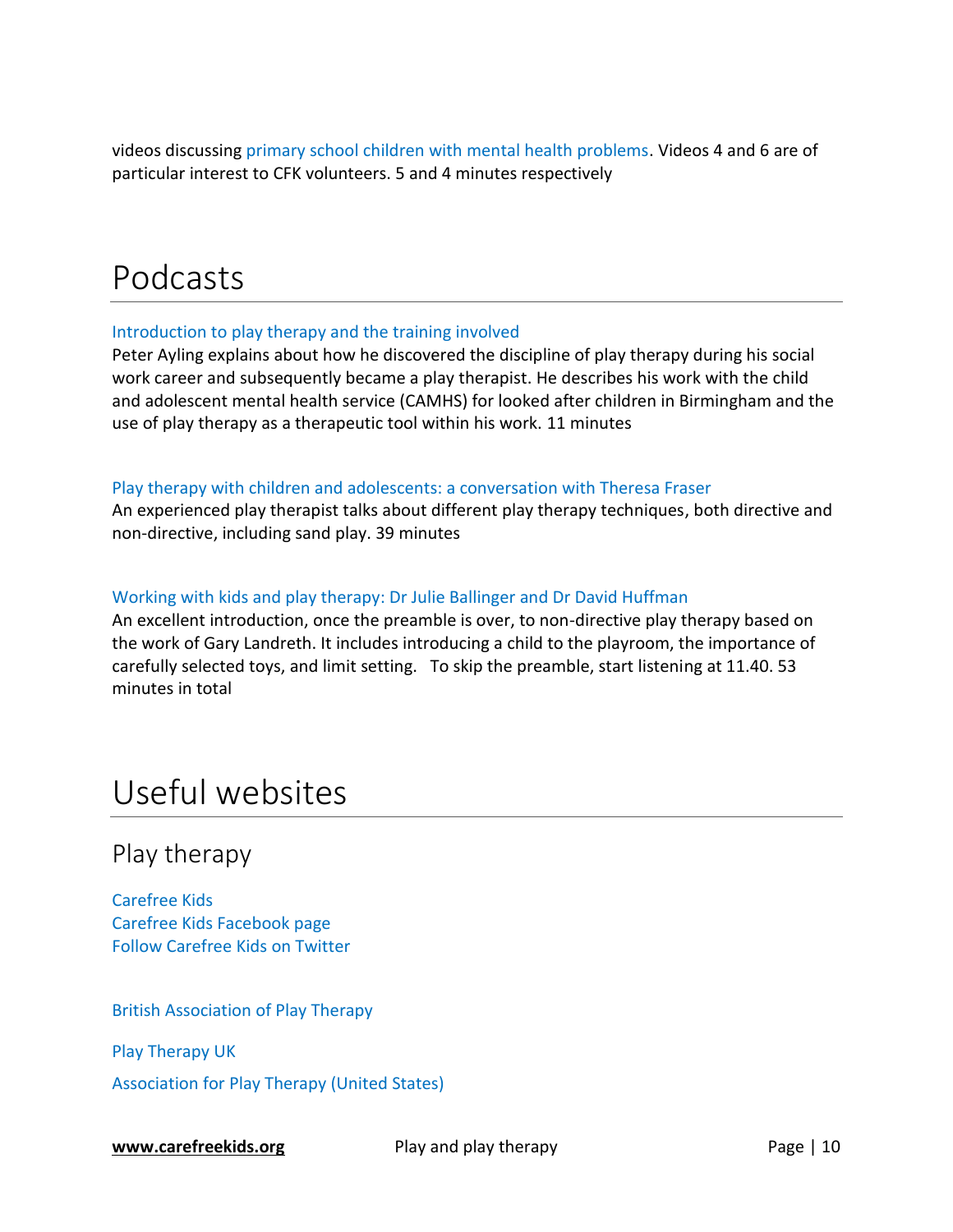### Children in general

[Action for Children](http://www.actionforchildren.org.uk/) [Barnardo's](http://www.barnardos.org.uk/) [ChildLine](http://www.childline.org.uk/pages/home.aspx) [Children's Commissioner](http://www.childrenscommissioner.gov.uk/) [Contact a Family](http://www.cafamily.org.uk/) [Coram](http://www.coram.org.uk/) [KidsMatter \(Australia\)](https://www.kidsmatter.edu.au/) [Kidscape](https://www.kidscape.org.uk/) [Mental Health Foundation -](http://www.mentalhealth.org.uk/help-information/mental-health-a-z/C/children-young-people/) children and young people [National Children's Bureau](http://www.ncb.org.uk/) **[NSPCC](http://www.nspcc.org.uk/)** [The Children's Society](http://www.childrenssociety.org.uk/) [Young Minds](http://www.youngminds.org.uk/)

# Further reading

### NB All are safe to open if asked [Carefree Kids volunteer handbook](http://goo.gl/uLBAIW) [Children understanding the world through play](http://goo.gl/SGXKgK) [Children's emotional development](https://goo.gl/7gaERx) [Children's social and emotional development](https://goo.gl/iy9ZTv) [Children's social development](https://goo.gl/9nzLYE) [Play:](http://www.child-encyclopedia.com/sites/default/files/dossiers-complets/en/play.pdf) a collection of short papers about play. It includes the paper on play therapy listed below [Play deprivation: impact, consequences and the potential of play work](http://goo.gl/Ytv7ae) Play for today - [a report about the importance and relevance of play](http://goo.gl/WZO32U) [Play: mental health and wellbeing](http://goo.gl/EdQ0zr)